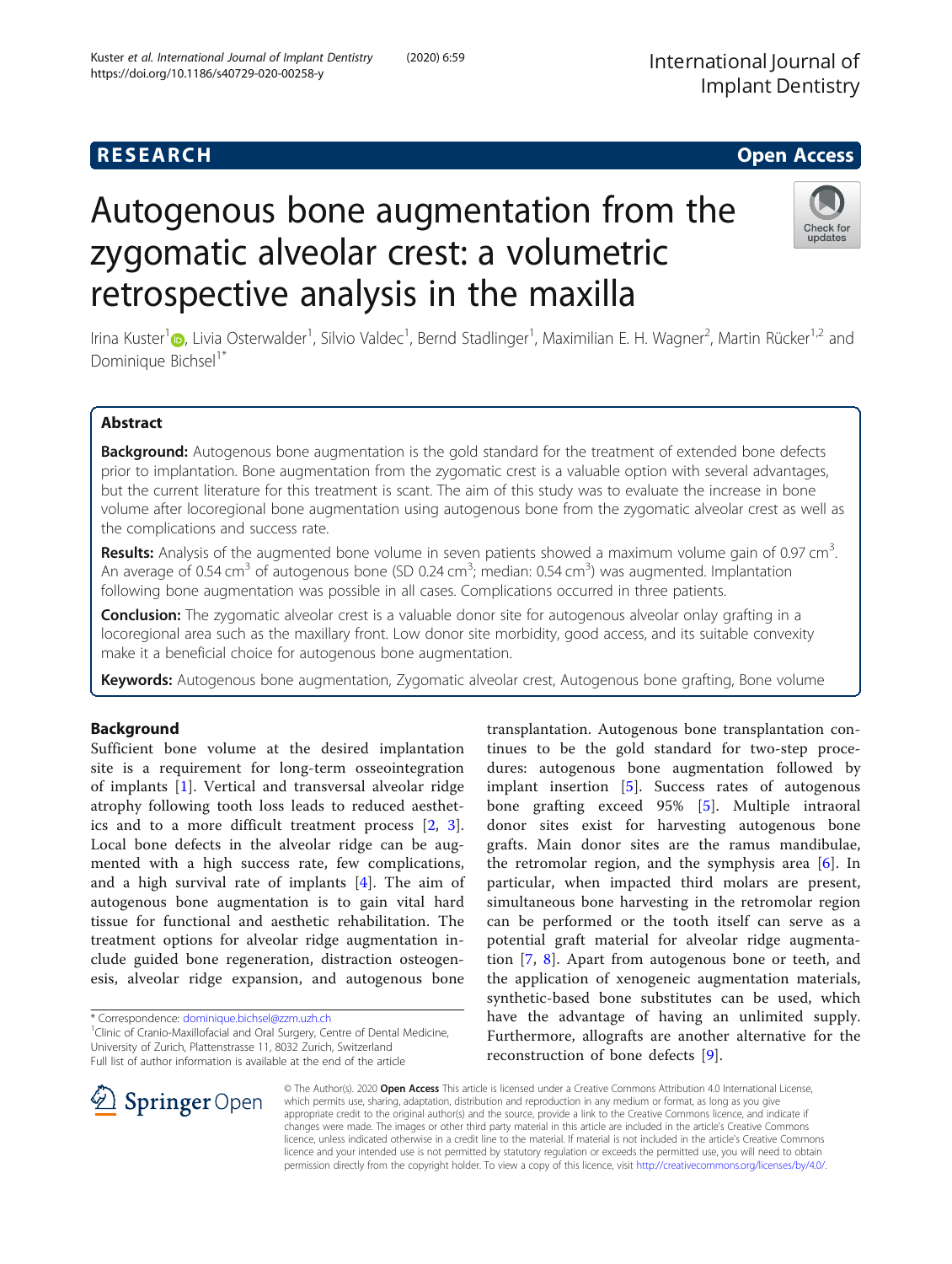In addition to classical techniques of autogenous bone harvest, the zygomatic alveolar crest has been described as a donor site  $[2, 10, 11]$  $[2, 10, 11]$  $[2, 10, 11]$  $[2, 10, 11]$  $[2, 10, 11]$  $[2, 10, 11]$ . Gellrich et al.  $[2]$ , Held et al. [[10\]](#page-7-0), and Kainulainen et al. [[11](#page-7-0)] recommended the zygomatic alveolar crest as an intraoral donor site for local bone augmentation. Sakkas et al. [[12](#page-7-0)] considered the augmentation from the zygomatic alveolar crest as a secure procedure to re-establish optimal conditions of the alveolar crest after small- to medium-sized alveolar defects. Especially in the upper jaw, bone grafts harvested from the zygomatic alveolar crest are particularly suitable due to the locoregional harvesting site. Furthermore, it offers easy access and good visibility as well as a suitable morphology due to its convexity [[5,](#page-6-0) [11\]](#page-7-0).

The aim of this study was to evaluate the increase in volume after bone augmentation with grafts taken from the zygomatic alveolar crest, as well as the assessment of complications.

# Methods

# Aim, design, and setting of the study

This retrospective study analysed patients treated with an autogenous bone graft harvested from the zygomatic alveolar crest between January 2015 and June 2018 in the Clinic of Cranio-Maxillofacial and Oral Surgery, University Hospital Zurich, University of Zurich, Zurich, Switzerland, in order to evaluate the increase in bone volume achieved by the augmentation as well as the success rate (possible implantation after augmentation) and complications. The donor area of the retromolar region is the first-line treatment in our clinic for advanced alveolar ridge augmentation. The zygomatic alveolar crest is part of a broader spectrum of possible donor sites. Therefore, between 2015 and 2018, only sixteen patients were treated with a bone block augmentation from the zygomatic alveolar crest.

## Patients

Only those patients with a pre- and post-operative 3D radiological image of the same image type (digital volume tomography or computer tomography image) were included. The post-operative image had to show the augmented bone area without implants having been placed. Pre-operative images ranged from 2 weeks to 3 months prior to augmentation, whereas post-operative images ranged from 2 to 3 months post-augmentation. The augmented area served as the region of interest.

Exclusion criteria included the use of only twodimensional (2D) imaging or post-operative imaging post-implant placement and medical history of head and neck radiotherapy, anti-resorptive therapy or local/generalised periodontitis.

## Surgical procedure

All patients underwent a two-stage surgical approach by the same surgeon, whereby onlay bone grafting was the first step. The approach was carried out under local anaesthesia. Prior to the surgical intervention, all patients were instructed to rinse their mouths with chlorhexidine 0.2% for 1 min.

At the recipient site, sulcular and crestal incisions together with release incisions were performed. For access to the zygomatic alveolar crest, the marginal incisions were expanded to the maxillary posterior region (depending on the recipient site) with a vertical relief incision. In some cases, a mucosal vestibular incision was performed for access. Preparation of a mucoperiostal flap and its mobilisation under haemostatic control enabled full view and surgical access to the recipient site and ipsilateral donor site, from which the cortical bone was harvested (Fig. [1\)](#page-2-0). Piezosurgery (Mectron<sup>®</sup>; Carasco-GE, Loreto, Italy) was used for bone extraction at the zygomatic alveolar crest and simultaneous soft tissue (Schneiderian membrane) preservation. When needed, additional autogenous bone was harvested with a bone scraper (Safescraper® Twist; CGM SpA, Divisione Medicale META, Reggio Emilia, Italy) at the facial maxillary sinus wall. The cortical bone block was adapted to the recipient area and fixated by two miniscrews (smartDrive®; KLS Martin Group, Tuttlingen, Germany) (Fig. [2](#page-2-0)). If multiple areas needed to be augmented, the harvested cortical bone graft was divided in two or three parts. In case of extended dimensions of the harvested graft, some parts were crushed in a bone mill. The remaining gap was filled with the crushed bone material or the obtained bone of the bone scraper and then covered by a Bio-Gide® membrane (Geistlich Pharma AG, Wolhusen, Switzerland). Periosteal incision and adaptation of the mucoperiostal flap free of tension ensured optimal coverage of the surgical area.

The post-operative protocol included antibiotic medication for 10 days (amoxicillin/clavulanic acid 1 g, twice a day; clindamycin 600 mg, thrice a day, in case of penicillin allergy), mouth rinse twice a day (chlorhexidine gluconate 0.2%), and no use of dental prostheses for approximately 4 weeks. The patients were strictly advised not to smoke during the healing period or brush their teeth in the surgical area for 2 weeks. The follow-up appointment was 7 days after surgery, and suture removal was scheduled 14 days post-operatively at the earliest.

# Volume calculation

As primary outcome, post-operative volume changes in bone tissue in the grafted area were calculated by computer-assistance with iPlan® ENT 3.0 (Brainlab AG, Munich, Germany). Three-dimensional imaging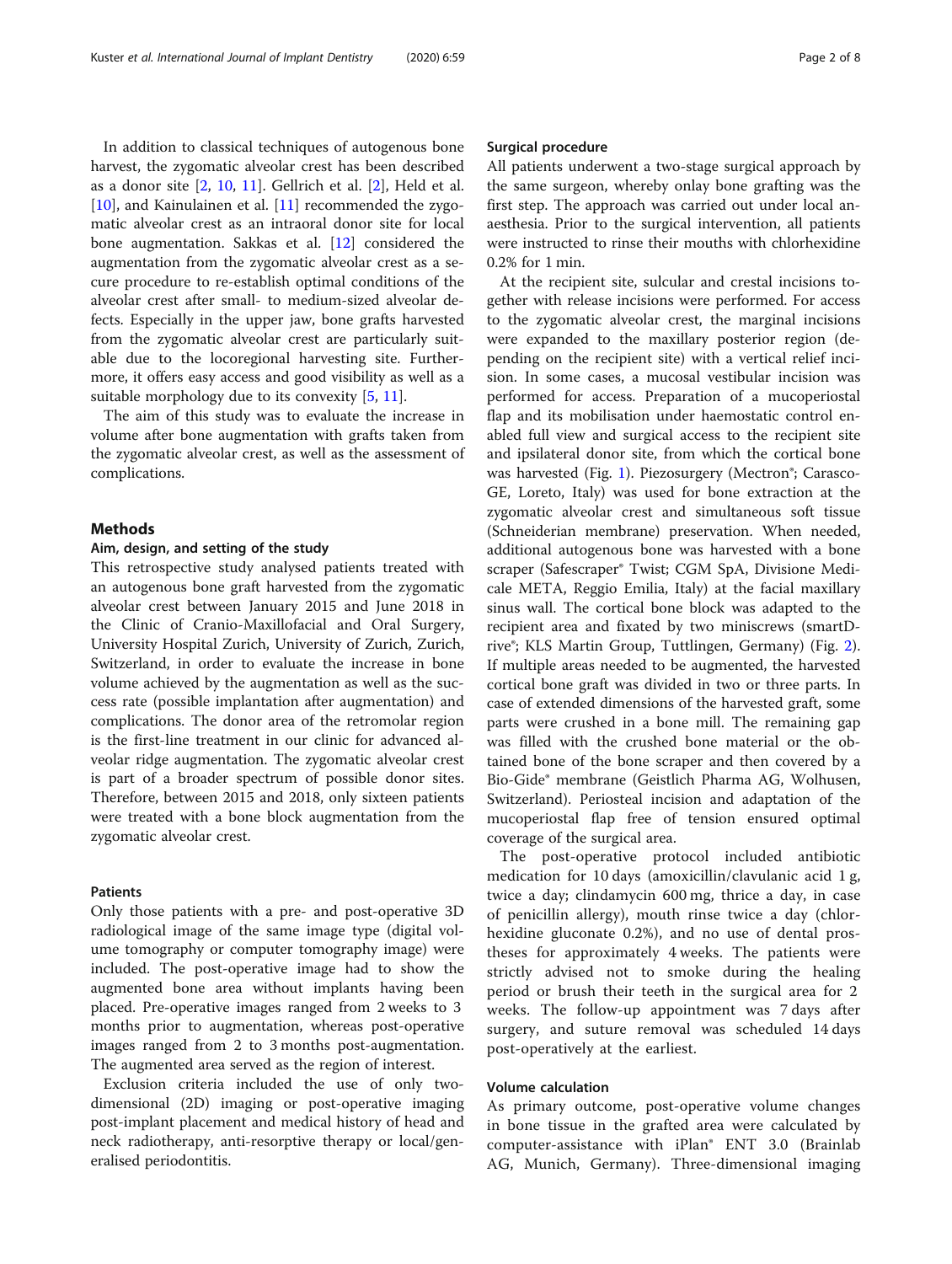<span id="page-2-0"></span>

was performed with different cone beam-computer tomography (CBCT) scanners, namely 3D Accuitomo 170 (J Morita Europe GmbH) and KaVo 3D eXam (KaVo Dental GmbH). The increase in bone volume of the augmentation area was calculated prior to implant insertion.

An atlas-based auto-segmentation of the upper jaw was performed with iPlan® ENT 3.0 (Brainlab AG, Munich, Germany) with the pre- and post-operative three-dimensional images of each patient and detailed adjustments of the proposed borders were carried out manually (smart brush) as described by Wagner et al. [[13](#page-7-0)]. After merging the pre- and postoperative images, the difference in volume was calculated (Fig. [3](#page-3-0)).

#### Secondary outcomes

Complications and success of the procedure were analysed as secondary outcomes. Success of the treatment was defined as the possibility of implantation following bone augmentation. Complications were



Fig. 2 The harvested bone block at the recipient site of patient 3

defined as wound dehiscence and haematoma formation; failure was defined as complete loss of the grafted bone block.

#### Statistical analysis

Data was collected in Excel (Microsoft Corp., Redmond, USA). A descriptive analysis was performed. Mean values, standard deviation, and medians were calculated.

# Results

This study included seven patients (female, 5; male, 2) aged between 17 and 81 years (mean, 53 years; median, 57 years), who met the aforementioned inclusion and exclusion criteria and had no additional severe comorbidities. They suffered from missing maxillary front teeth or missing teeth in the posterior region. Tooth loss was caused by facial trauma in six patients (tooth avulsion, intrusion, and root fractures) and insufficient bridge restoration due to root fracture in one patient. They all showed a vestibular horizontal and vertical reduction of the alveolar crest. All patients received autogenous bone augmentation grafted from the zygomatic alveolar crest. Five patients received augmentation in the anterior maxilla and two patients in the anterior and posterior maxilla (regions 21–25 and 15–16); the donor site in these cases was always ipsilateral. In four cases of bone augmentation in the maxillary front, bone from the left zygomatic crest was used. Five patients received one bone block, one patient two bone blocks, and another patient three bone blocks, depending on the extent of bone defect. The mean healing period between bone augmentation and implant insertion lasted 103 days.

Of the seven patients, one was a smoker, who was strictly advised not to smoke after surgery.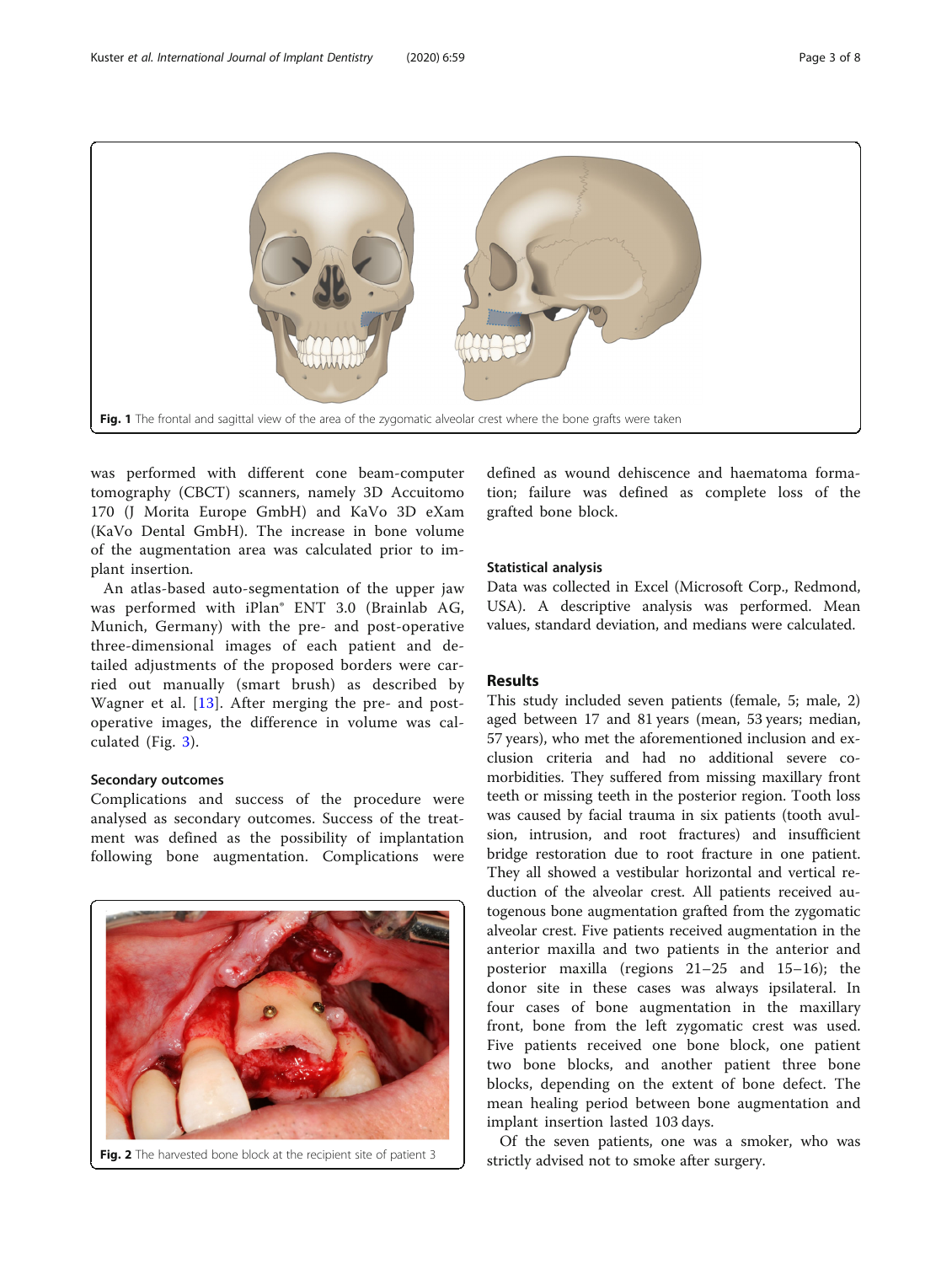<span id="page-3-0"></span>

Increase in bone volume

The grafted bone volume was evaluated from 50 to 92 days (mean, 75 days) after the augmentation procedure through three-dimensional (3D) radiological imaging (patient 1, 91 days; patient 2, 57 days; patient 3, 92 days; patient 4, 78 days; patient 5, 78 days; patient 6, 50 days; patient 7, 78 days). As shown in Table 1, bone augmentation succeeded in all seven patients, with a maximum increase of 0.97 cm<sup>3</sup> (range, 0.17–0.97 cm<sup>3</sup>) and a mean of  $0.54 \text{ cm}^3$  (SD,  $0.24 \text{ cm}^3$ ; median,  $0.54 \text{ cm}^3$ ). At the time of the post-operative radiological imaging, the soft tissues were irritation-free and fully recovered, except in patient 6 where there was a dehiscence of soft tissues.

Table 1 shows the pre- and post-operative volume as well as the amount of augmented bone per patient. Patients 6 and 7 received 3 and 2 bone blocks, respectively, from the same donor site. Patients 1 to 5 were each augmented with one bone graft.

# Success rate

Implant placement into the augmented site was possible in all cases. In one case, additional bone substitute material was inserted at the time of implantation due to a dehiscence of the implant; in three cases, little cortical bone was harvested with a bone scraper to add more bone material. Figure [4](#page-4-0) shows the radiological and clinical situation of patient 3 after implantation with the inserted reconstruction.

# Complications and failure

Of the seven patients, three patients had complications. Three patients (patients 1, 4 and 6) showed a dehiscence at the recipient site as a consequence of augmentation. In patient 1, the dehiscence (< 5 mm), which was located over the screw and a prominent bony edge, could fully recover after smoothening the bony edge as well as removing the screw. This patient had additional haematoma formation which was treated with intravenous

| Patient        |       | Pre-operative bone volume $(cm^3)$ Post-operative bone volume $(cm^3)$ | Increase in bone volume<br>$\text{(cm}^3)$ | Radiological evaluation<br>(post-augmentation) (days) |
|----------------|-------|------------------------------------------------------------------------|--------------------------------------------|-------------------------------------------------------|
|                | 29.76 | 29.93                                                                  | 0.17                                       | 91                                                    |
| $\mathcal{P}$  | 26.00 | 26.71                                                                  | 0.71                                       | 57                                                    |
| 3              | 30.81 | 31.35                                                                  | 0.54                                       | 92                                                    |
| $\overline{4}$ | 50.16 | 50.64                                                                  | 0.48                                       | 78                                                    |
| 5              | 24.02 | 24.37                                                                  | 0.35                                       | 78                                                    |
| 6              | 23.53 | 24.50                                                                  | 0.97                                       | 50                                                    |
|                | 18.50 | 19.08                                                                  | 0.58                                       | 78                                                    |

Table 1 Increase in bone volume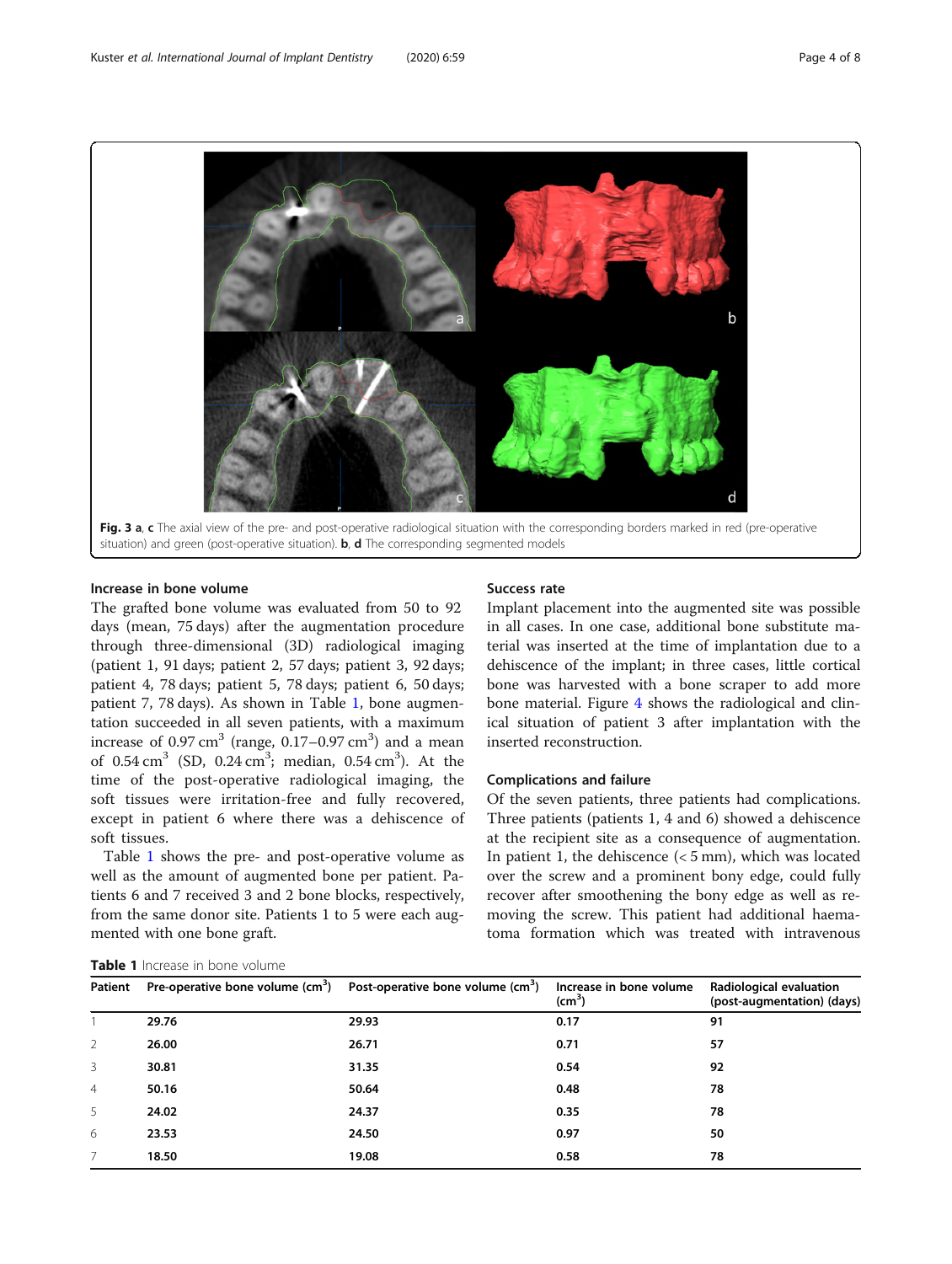<span id="page-4-0"></span>

antibiotic therapy. The dehiscence in patient 4 of 2 mm was self-limiting showing full recovery of the soft tissue after 1 month. Implant insertion in these two patients was not affected.

Patient 6 with a wide augmentation area (region 13– 23) was treated with three bone blocks. One of them failed, as osseous integration was not successful. Additionally, the dehiscence mentioned above was observed in this case. The failing bone transplant was removed and re-augmented over a year later with a bone block of the zygomatic alveolar crest of the other side (right) with successful implantation thereafter.

In none of the cases was a paraesthesia of the infraorbital nerve or secondary bleeding observed.

Table 2 shows a summary of all complications and the treatment for each patient.

Table 2 shows the complications that occurred and the treatment that followed for each patient.

# **Discussion**

This retrospective study of onlay bone grafts harvested from the zygomatic alveolar crest in a staged

augmentation procedure analysed the increase in bone volume, complication rate, and overall success. As current literature concerning the zygomatic alveolar crest as an intraoral donor site is rare, this study contributes to the analysis and evaluation of this procedure. The evaluation of volume gain in the present study shows the capacity of the zygomatic crest for bone augmentation.

Patients 6 and 7 both received multiple grafts from the same donor site, 3 and 2, respectively. The alveolar zygomatic crest also provides enough bone in cases where multiple areas need bone augmentation.

Complications included wound dehiscence, which occurred in three patients at the recipient site. One of those patients showed a palpable bone crest after surgery, which may have been the reason for the development of a soft tissue defect of  $\lt$  5 mm (patient 1). Wound dehiscence decreased and fully recovered after bone smoothening and screw removal. In another case (patient 6), a small area of exposed bone was present prior to zygomatic bone augmentation, which precluded fully healthy and stable soft tissue circumstances. The

Table 2 Complications and treatment

| <b>Patient</b> | <b>Augmentation area</b> | Nr. of blocks | <b>Complications</b>                                                             | Therapy                                                   |
|----------------|--------------------------|---------------|----------------------------------------------------------------------------------|-----------------------------------------------------------|
|                | 12                       |               | • Dehiscence over the screw/bony edge<br>• Haematoma formation                   | • I.V. antibiotic therapy<br>• Smoothening of the bone    |
| 2              | 11, 21                   |               |                                                                                  |                                                           |
| 3              | 21, 22                   |               |                                                                                  |                                                           |
| 4              | 15, 16                   |               | • Dehiscence of 2 mm mesially of tooth 17                                        | • None, self-limiting                                     |
| 5              | 11, 12                   |               |                                                                                  |                                                           |
| 6              | 13/12, 11/21, 22/23      | 3             | • Failing osseous integration of one bone block (region 13)<br>with a dehiscence | • Graft-removing<br>• Re-augmentation in the same<br>area |
| 7              | $21 - 25$                |               |                                                                                  |                                                           |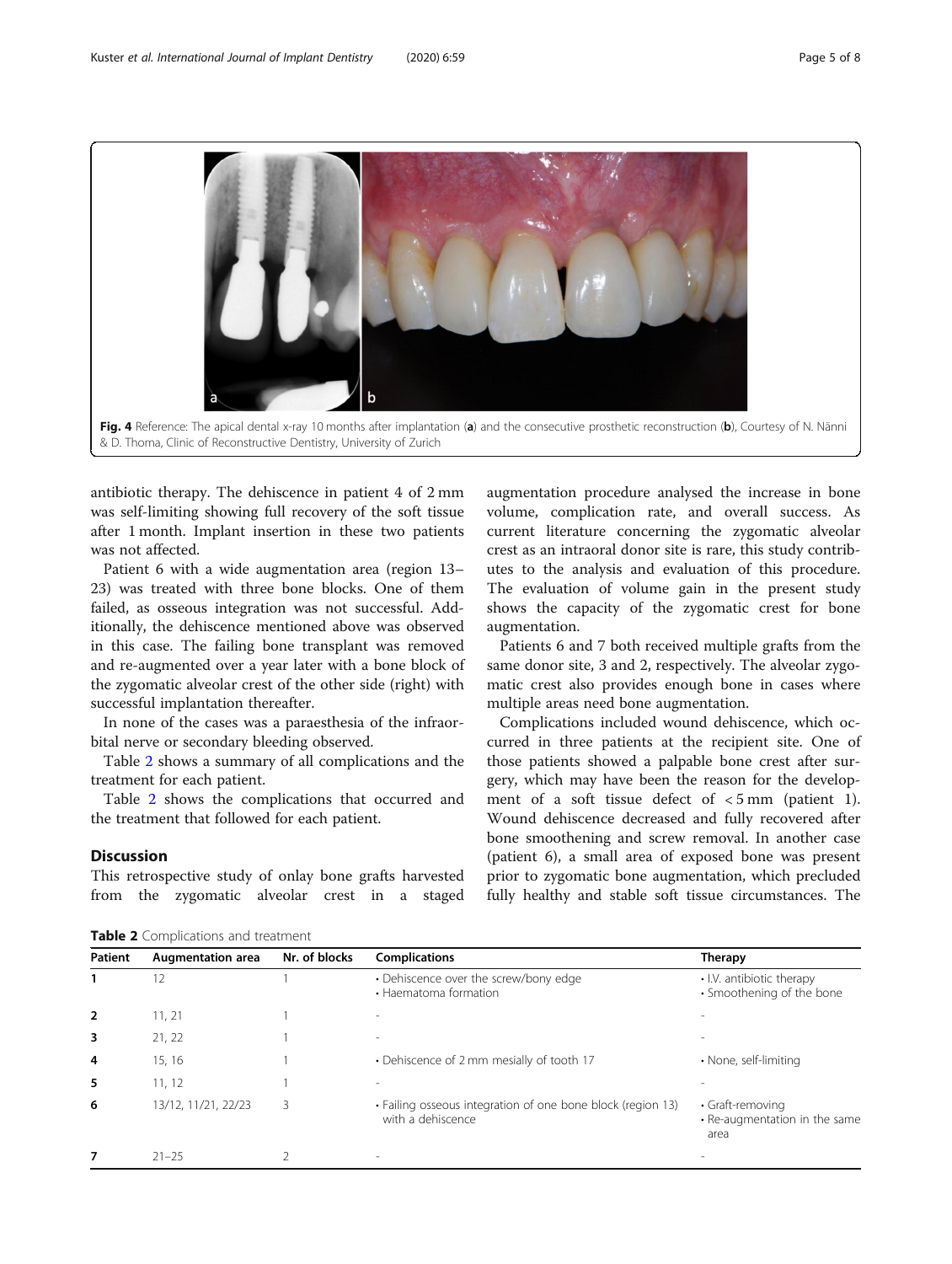dehiscence showed incomplete regression, leaving a small persistent area of exposed bone. In this case, the patient underwent a wide and complex augmentation in region 13–23 using three bone fragments from the left zygomatic alveolar crest. A possible reason for the dehiscence is the missing osseous integration of one of the bone fragments. This bone block was removed, and the area was re-augmented more than 1 year later with bone fragments from the right zygomatic alveolar crest, which succeeded and provided enough bone for subsequent implantation. In the third case, a small dehiscence healed spontaneously.

One of these patients (patient 1) additionally formed a haematoma. The patient required intravenous antibiotics, which led to the complete regression of swelling and pain. Only one patient was a smoker (22.5 pack years) and no complications were observed.

The outcomes and complications of autogenous bone harvesting of the zygomatic alveolar crest was evaluated by Sakkas et al. [[12](#page-7-0)] in a large-scale clinical study (113 grafts), which had a complete success of 82.3%. Compared to the findings of the present study, their study showed complications such as dehiscence, wound infection, or swelling but had a lower complication rate of 17.7%. In the present study, no case of sinusitis or paraesthesia of the infraorbital nerve could be observed. Graft failure occurred in one of our patients; thus, our study shows a higher rate of complications than the study of Sakkas et al. [[12\]](#page-7-0) most likely due to significantly fewer cases.

The advantage of the zygomatic alveolar crest is its suitable convexity for reconstruction in the anterior maxillary region and its bone quality due to its cortical bone structure. Furthermore, there is a low morbidity of the donor site. Anatomically, no running muscle strands cover the harvest site [[2,](#page-6-0) [10](#page-7-0)]. Sakkas et al. [[12](#page-7-0)] stated in their clinical study that bone grafts from the zygomatic alveolar crest can be easily harvested due to its good accessibility and low complication rate. The limiting factors are the anatomical vicinity to the infraorbital foramen as well as the mucous membrane of the maxillary sinus [[2,](#page-6-0) [10\]](#page-7-0). Generally, intraoral donor sites allow treatment under local anaesthesia due to their proximity to the recipient site [\[2](#page-6-0)].

Bone grafts harvested from the zygomatic alveolar crest offer sufficient amount of bone for alveolar defects around one to three implants [[11,](#page-7-0) [14\]](#page-7-0). In a cadaver study by Kainulainen et al .[[14\]](#page-7-0), an average of 0.59 ml of bone could be harvested which is comparable to our results (0.54 ml). In another study by Kainulainen et al. [\[15\]](#page-7-0), a mean amount of bone of 0.9 ml could be harvested. This was sufficient to reconstruct defects around two or three implants and is comparable to the amounts harvested from the retromolar region [\[16](#page-7-0)].

The mandibular symphysis and ramus are classical intraoral donor sites. For surgery of the maxilla, these donor sites imply a second operating area. With the zygomatic alveolar crest, a locoregional treatment in the maxilla can be provided. Compared to the maxillary tuberosity, another maxillary donor site, the zygomatic alveolar crest is favourable in terms of morphology, access, and bone quality. The convex anatomy of the zygomatic alveolar crest is favourable for horizontal augmentation. Furthermore, the tuberosity shows lower bone quality in comparison to other intraoral donor sites [[17,](#page-7-0) [18](#page-7-0)]. Moreover, the tuberosity needs to have a sufficient size to be an option for a bone graft. Concerning possible complications, bone grafts harvested from the tuberosity could be advantageous, especially regarding the relatively high complication rate in our study [[19\]](#page-7-0).Good accessibility with low donor site morbidity was reported by Gellrich et al. [\[2](#page-6-0)] with a healing period of 4 months, who stated that the zygomatic alveolar crest is well suited for augmentation of locoregional defects, as harvesting sites show little morbidity.

The iliac crest is the most commonly used extraoral donor site for autogenous bone augmentation and has the advantage of providing large amounts of bone volume. Kilinc et al. [[20](#page-7-0)] calculated the volume of cancellous and cortical bones that can be grafted from the iliac crest, and it differed greatly compared to the bone volume that can be harvested from the zygomatic alveolar crest. However, in small- to medium-sized maxillary defects, the zygomatic alveolar crest provides sufficient bone for transplantation. Furthermore, a disadvantage of bone grafting from the iliac crest is the necessity of general anaesthesia.

Apart from autogenous bone grafting, bone substitutes, such as allografts or xenografts, are an alternative for augmentation. Compared to autogenous bone grafting, bone substitutes do not lead to donor site morbidity and have an unlimited supply  $[4, 6]$  $[4, 6]$  $[4, 6]$ . Nevertheless, autogenous bone augmentation remains the gold standard, as it has the advantages of osteoconduction, possible osteoinduction, osteogenesis, and lack of immunological responses [\[5](#page-6-0), [10\]](#page-7-0).

Brainlab software enabled merging CBCT scans and the segmentation of specific areas. This allowed for an accurate assessment of volumes of the region of interest. Since only one surgeon operated on all patients in this study, a performance bias can be excluded.

A limitation of this study is the low number of patients. Due to the retrospective design of the study, Xray imaging was not standardised, leaving variability in the CBCT scanners and the interval time between augmentation and post-operative imaging. In average, the post-operative 3D imaging was taken 75 days after augmentation. In patients 2 and 6, the radiological evaluation was earlier due to a dehiscence and the loss of a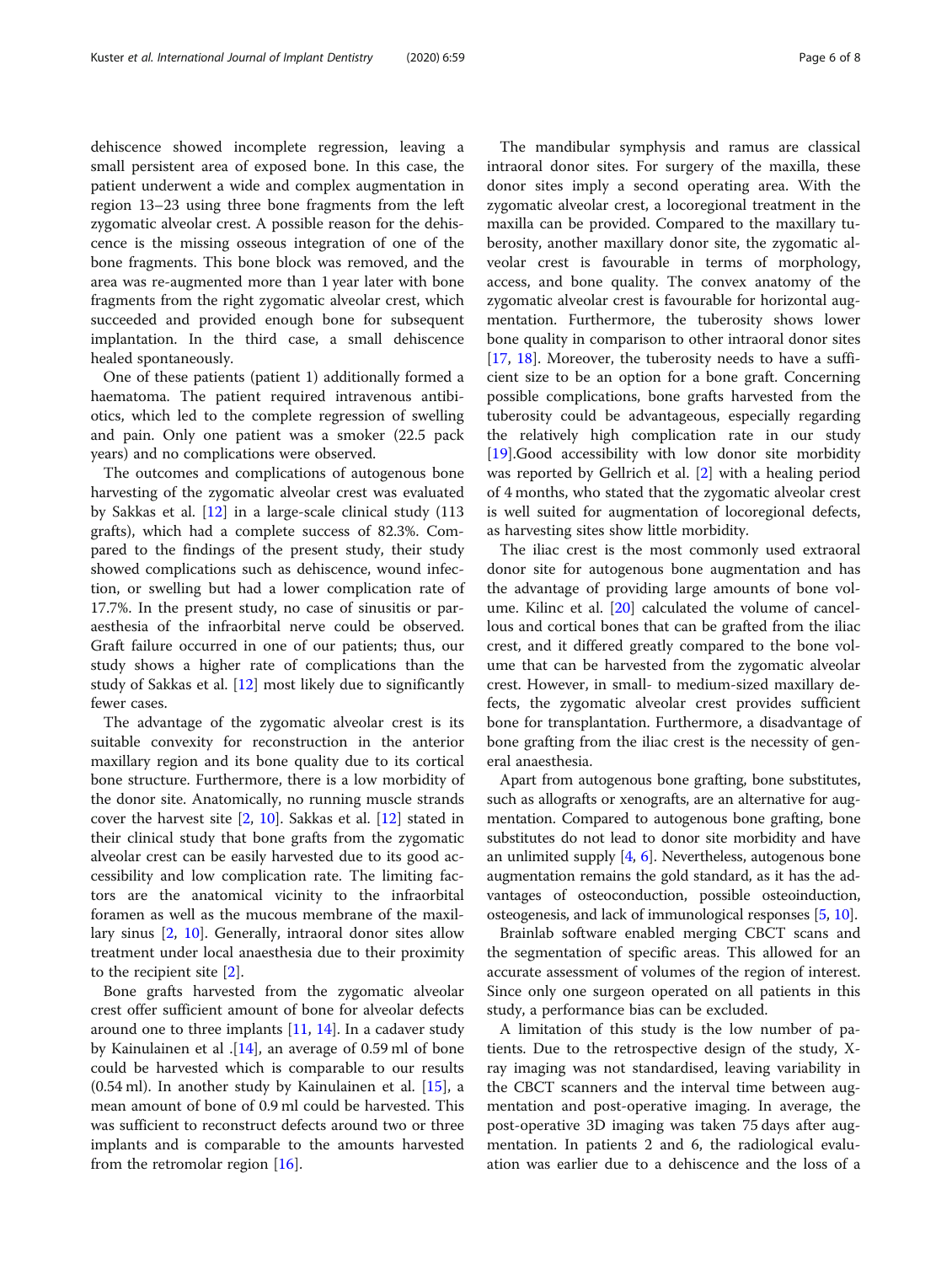<span id="page-6-0"></span>bone graft (patient 6) and due to the explicit desire of the patient, in spite of detailed information about possible risks (patient 2).

Additionally, the observation time was limited, which precluded the study of long-term bone graft resorptions. To resolve these issues, further studies with long-term observation and standardised radiological follow-up settings should be performed.

Gultekin et al. [\[21\]](#page-7-0) compared the bone resorption rate of autogenous ramus block bone grafting with guided bone regeneration. The mean volume reduction for autogenous bone grafting was  $7.20\% \pm 1.40\%$ , showing less bone resorption than guided bone regeneration. Similar data for the resorption rate of the zygomatic alveolar crest are not yet available. Considering bone quality, the mandibular ramus provides primarily cortical bone, similar to the zygomatic alveolar crest. This is an advantage that can address resorption; however, it may increase the risk for non-integration of the bone block [\[21\]](#page-7-0). The success of graft transplantation is largely determined by the degree of revascularisation, which occurs more rapidly in corticocancellous bone grafts than in pure cortical grafts [\[22\]](#page-7-0).

Given the advantages of the zygomatic alveolar crest, this bone is well suited as a donor site for bone augmentation in the anterior maxillary region. Low donor site morbidity, good access, and its suitable convexity make it a valuable choice for autogenous bone augmentation [[12\]](#page-7-0). The amount of bone volume harvested at the zygomatic alveolar crest provides enough bone material for augmentation for small- to medium-sized defects [\[12](#page-7-0)]. Even though less bone material is obtained compared to mandibular donor sites, the advantages, namely good access and good bone quality, outweigh this drawback.

For a thorough evaluation of this technique, further investigation of the rate and behaviour of bone resorption alongside more clinical trials providing long-term data, are needed.

# Conclusions

This study demonstrates the reliable increase in bone volume using the zygomatic alveolar crest as an intraoral donor site for maxillary alveolar crest augmentation. In our study, despite the small number of patients, complications occurred. Nevertheless, we regard the zygomatic alveolar crest as a valid possibility for locoregional bone augmentation. Since this technique addresses the osseous dimension problems in the same quadrant of the jaw, it reduces the need for additional donor regions. Thus, it may further support the acceptance of autogenous techniques.

#### Abbreviations

2D: Two-dimensional; 3D: Three-dimensional; CBCT: Cone beam-computer tomography; Nr.: Number

#### Acknowledgements

We would like to thank Editage [\(http://www.editage.com\)](http://www.editage.com) for English language editing. Furthermore, we would like to thank Yara Jäkel for the creation of Fig. [1.](#page-2-0)

#### Authors' contributions

MR performed the surgeries. DB, IK, MEH, BS and SV participated in the conceptualization and design of the study. LO contributed to the data collection. LO, IK, DB, MR, BS, MEH and SV contributed to the analysis and interpretation of data. LO and IK contributed to the drafting of the article. DB, SV, MR, MEH, and BS contributed to the revision and article approval. All authors read and approved the final manuscript.

#### Funding

Not applicable.

# Availability of data and materials

The datasets supporting the conclusions of this article are included within the article.

#### Ethics approval and consent to participate

This retrospective study was approved by the Ethical Committee of the Canton of Zurich, which belongs to the Swiss research ethics committee Swissethics (approval number, BASEC-ID 2018-01400). Written informed consent was obtained from all patients.

#### Consent for publication

Written informed consent to publish was obtained from all patients included in this study.

#### Competing interests

Irina Kuster, Livia Osterwalder, Silvio Valdec, Bernd Stadlinger, Wagner MEH, Martin Rücker, and Dominique Bichsel declare that they have no competing interests.

#### Author details

<sup>1</sup>Clinic of Cranio-Maxillofacial and Oral Surgery, Centre of Dental Medicine, University of Zurich, Plattenstrasse 11, 8032 Zurich, Switzerland. <sup>2</sup>Clinic of Cranio-Maxillofacial and Oral Surgery, University Hospital Zurich, Rämistrasse 100, 8091 Zurich, Switzerland.

#### Received: 5 June 2020 Accepted: 31 August 2020 Published online: 15 October 2020

#### References

- 1. Chappuis V, Cavusoglu Y, Buser D, von Arx T. Lateral ridge augmentation using autogenous block grafts and guided bone regeneration: a 10-year prospective case series study. Clin Implant Dent Relat Res. 2017;19:85–96.
- 2. Gellrich NC, Held U, Schoen R, Pailing T, Schramm A, Bormann KH. Alveolar zygomatic buttress: a new donor site for limited preimplant augmentation procedures. J Oral Maxillofac Surg. 2007;65:275–80.
- 3. Kruse Gujer AK, Jacobsen C, Grätz KW. Facharztwissen Mund-, Kiefer- und Gesichtschirurgie. 1st ed. Berlin, Heidelberg: Springer-Verlag; 2013.
- 4. Jensen AT, Jensen SS, Worsaae N. Complications related to bone augmentation procedures of localized defects in the alveolar ridge. A retrospective clinical study. Oral Maxillofac Surg. 2016;20:115–22.
- 5. Sakkas A, Wilde F, Heufelder M, Winter K, Schramm A. Autogenous bone grafts in oral implantology—is it still a "gold standard"? A consecutive review of 279 patients with 456 clinical procedures. Int J Implant Dent. 2017;3:23.
- 6. Nkenke E, Neukam FW. Autogenous bone harvesting and grafting in advanced jaw resorption: morbidity, resorption and implant survival. Eur J Oral Implantol. 2014;7(Suppl 2):203–17.
- 7. Pohl V, Pohl S, Sulzbacher I, Fuerhauser R, Mailath-Pokorny G, Haas R. Alveolar ridge augmentation using dystopic autogeneous tooth: 2-year results of an open prospective study. Int J Oral Maxillofac Implants. 2017;32: 870–9.
- 8. Ramanauskaite A, Sahin D, Sader R, Becker J, Schwarz F. Efficacy of augogenous teeth for the reconstrution of alveolar ridge deficiencies: a systematic review. Clin Oral Investig. 2019;23:4263–87.